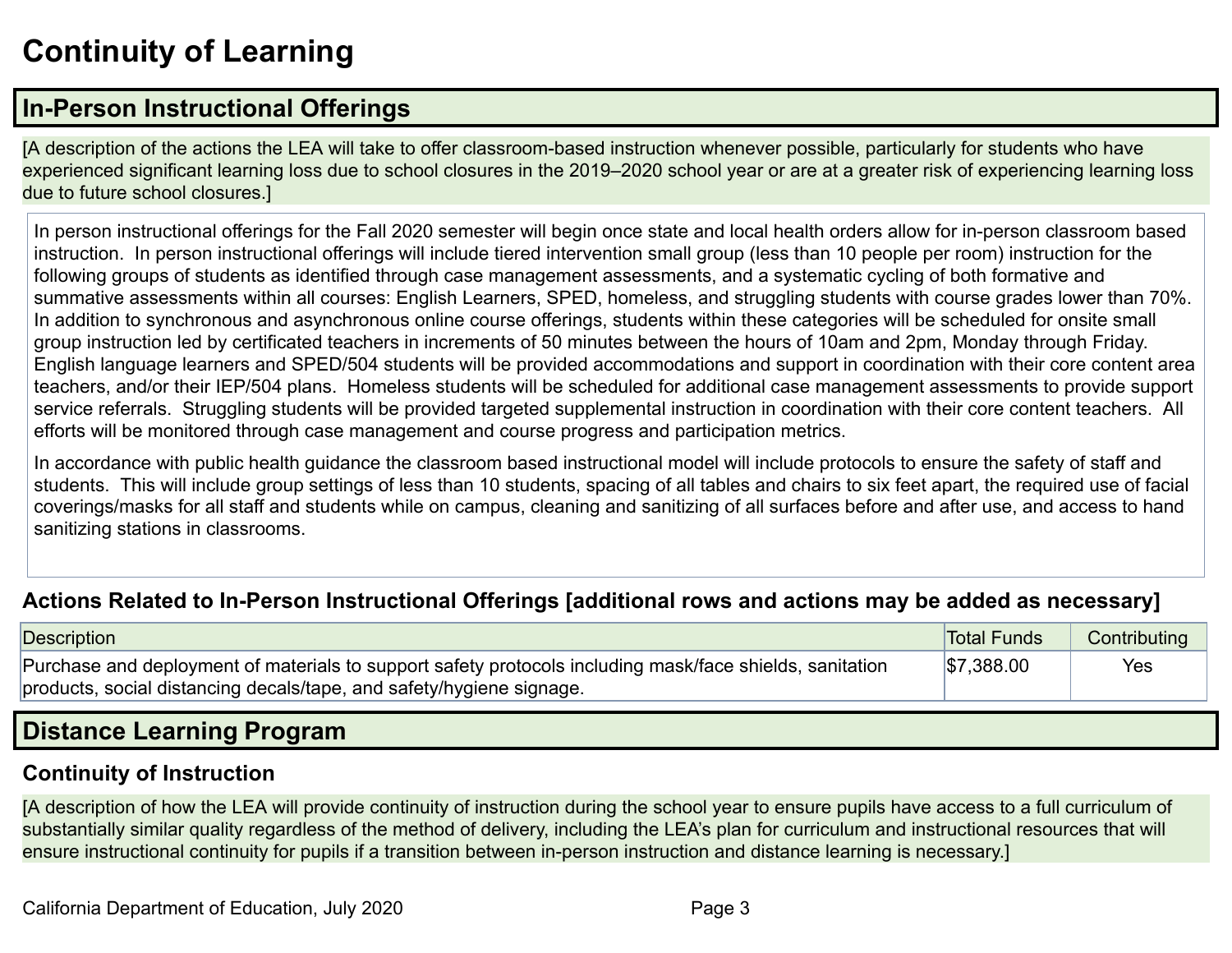Courses designed for distance learning will be held to the same standards as in-person learning and are designed based on the same CCSS and core content standards. Classes, similar to those in-person, will utilize Google Classroom and GSuite tools. These tools are identical to those utilized by teachers featuring digital assignments to turn in, videos and guided instruction from the instructors. There will be office hours available for all students to receive one-on-one or small group instruction, from 10AM to 2PM daily.

Google Classrooms will contain instruction and assignments comparable to in-person classes, designed from and aligned to UCCS's curriculum maps and utilizing the same course materials. Additionally, students have online access to HMH Biology and Life Science textbooks and interactive resources, Pearson myPerspectives ELA texts, and CPM ebooks for PreAlgebra and Algebra, in the exact manner that they would be accessed in an in person classroom setting.

### **Access to Devices and Connectivity**

[A description of how the LEA will ensure access to devices and connectivity for all pupils to support distance learning.]

A student and family survey was conducted prior to the start of the school year to determine students' connectivity and individual needs. UCCS determined that there was a great need for computers for nearly all students, therefore 1-to-1 devices are being provided to all students. Chromebooks and Internet hotspot devices will be made available to all students upon registration to ensure access to online classes and video calls with certificated teachers during distance learning. Each student will receive both devices, unless otherwise determined by the student.

Technological support will be provided as needed by both teachers and case managers. This includes troubleshooting and coordinating replacement of devices as needed.

During the 2019-2020 school year, Chromebooks were distributed to all students surveyed that did not have a personal device. More than 90% of the student population received a Chromebook to be able to complete their schoolwork. However, many students struggled with reliable internet access during this time. Because of this, UCCS determined that all students will receive a wireless hotspot that will be compatible with their Chromebook device and provide unlimited wifi access each month of the current school year.

### **Pupil Participation and Progress**

[A description of how the LEA will assess pupil progress through live contacts and synchronous instructional minutes, and a description of how the LEA will measure participation and time value of pupil work.]

Students will attend one live synchronous class via Zoom each academic instructional day for their LifeSkills class. Students will participate in five to six asynchronous courses, each with instruction and coursework equivalent to 50 minutes of instruction. Teachers will instruct students and track attendance and participation in these classes through the school information systems. Participation will be recorded in gradebooks, noting active participation/presence in daily live instruction as well as completion of assignments during that school day. Participation will represent 30% of each course grade. Participation is defined by active participation in one daily live interaction (LifeSkills course), completion of assignments on the assigned school day and/or completion of a learning log for each weekly course assignment. This participation policy was created to ensure that students are participating regularly. If students do not participate, weekly participation and progress reports will be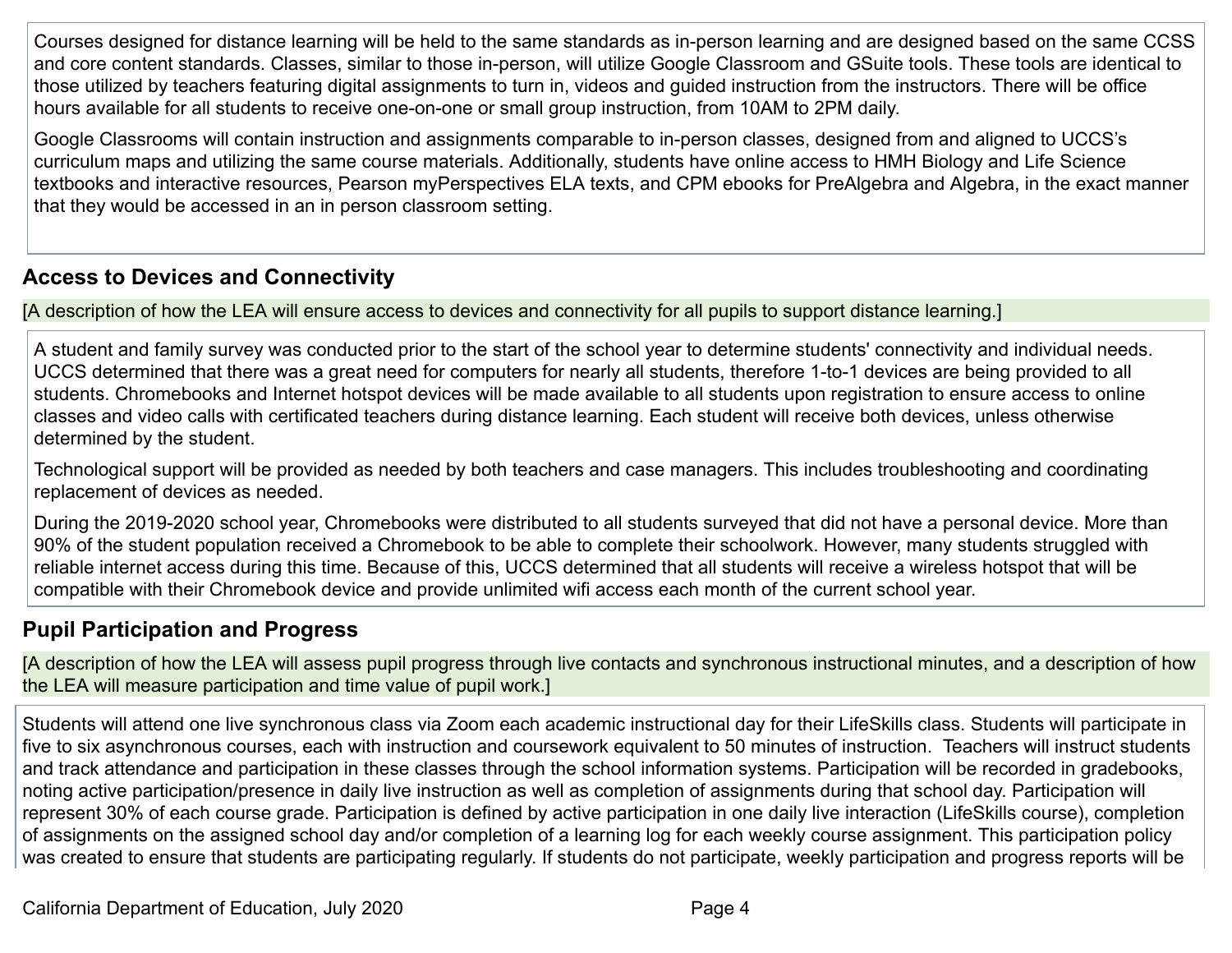sent to all teachers and case managers to initiate student and family contact. Asynchronous courses, taught and monitored by certificated staff, will note participation in gradebooks by assigning participation points and in weekly participation reports. Students that do not participate on their school day via live contact (office hours, via Zoom or phone) and/or failure to complete assignments on time will receive a failing participation grade for that day.

### **Distance Learning Professional Development**

[A description of the professional development and resources that will be provided to staff to support the distance learning program, including technological support.]

Teachers have received training on the following online platforms and distance learning strategies: Zoom, GoGuardian, Promethean Google Integration, CPM Math "Teaching Remotely", CDE's Stronger Together Guidebook, Google Center Teacher Tips, Google EDU training, and other subject specific resources. All teachers are certified Google Educators, utilizing GSuite tools and apps in their online classrooms. All teachers have been issued a laptop and/or table to prepare and record lessons, interact with students remotely, etc. Additional technology support will be provided including management of student online resources, management and monitoring of student computers, etc.

#### **Staff Roles and Responsibilities**

[A description of the new roles and responsibilities of affected staff as a result of COVID-19.]

All teachers will be responsible for teaching a social-emotional learning life skills class to their assigned students in a live synchronous online video conference. This class will provide stress management tools, reflective strategies and guided discussions to ensure that students are supported during this distance learning period. Many students are dealing with significant changes in their personal and school lives and the goal of this course is to help students grow in their ability to cope, including self-discipline to work independently as needed. It is not currently possible to bring students back on campus so all teaching, case management, etc. will be conducted via Zoom, phone calls and other means of communication. If needed, case managers will be available in person to meet by appointment with their students if in person assistance is needed. Each case manager will be on campus for a minimum of two shifts per week. Case Management will continue with weekly meetings with their students and regular assessments of students' social-emotional needs during this time through weekly contact and academic progress monitoring.

When in person instruction is possible, teachers and case managers will return to campus. At this time, teachers will provide in-person small group targeted instruction and support via Zoom and provide feedback to students via Google Classroom.

#### **Supports for Pupils with Unique Needs**

[A description of the additional supports the LEA will provide during distance learning to assist pupils with unique needs, including English learners, pupils with exceptional needs served across the full continuum of placements, pupils in foster care, and pupils who are experiencing homelessness.]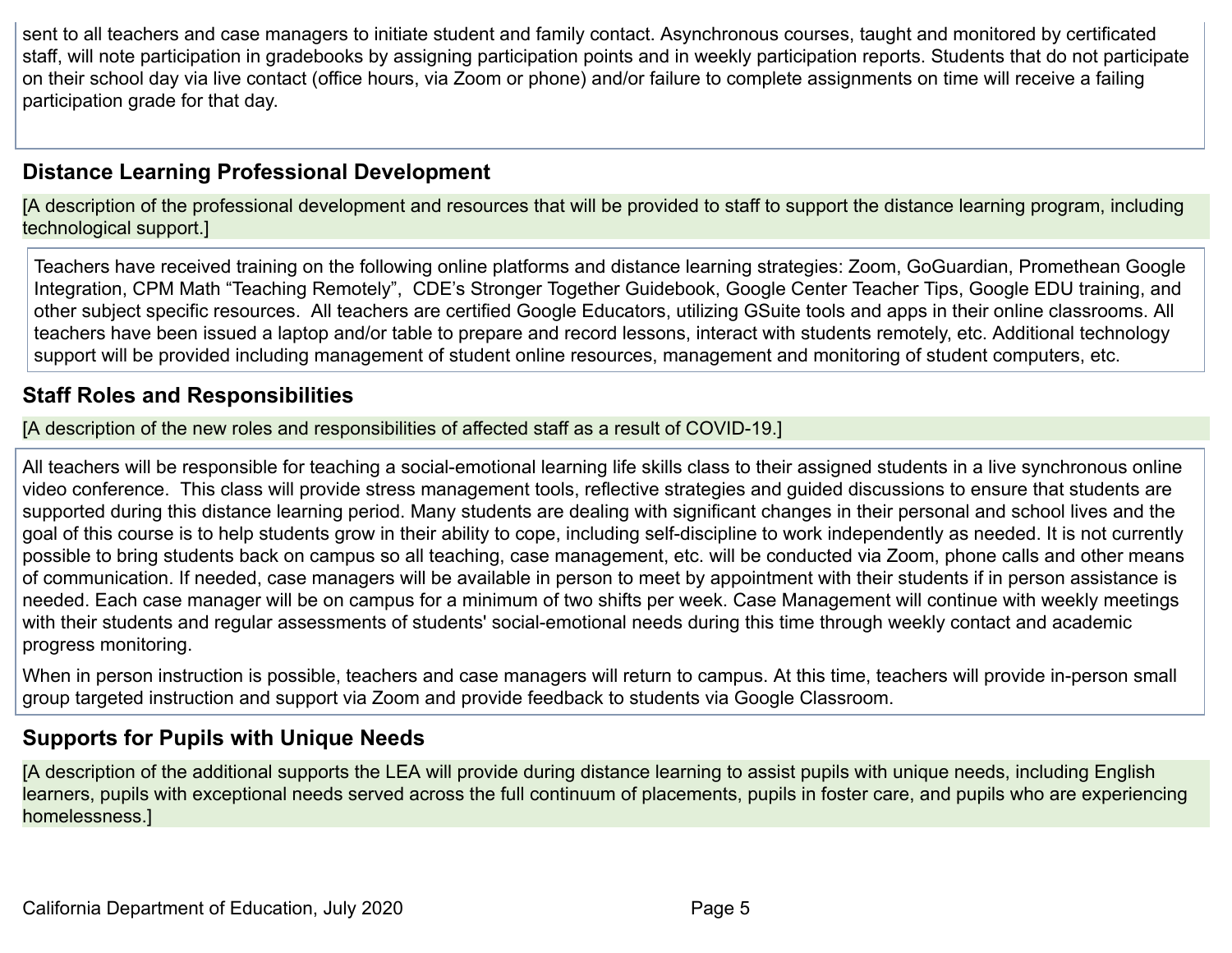Students with unique needs will receive additional support through scheduled online instruction appointments. Students within these categories will be scheduled for online small group instruction and/or one-on-one video calls, led by certificated teachers in increments of 50 minutes between the hours of 10am and 2pm, Monday through Friday. English Learners will receive additional support through online small group instruction with their teacher and peers to support online learning assignments and course goals. Students with SPED/504 plans will be provided accommodations and support in coordination with their core content area teachers through weekly Zoom appointments. Homeless students will be scheduled for additional case management assessments to provide support service referrals. All struggling students (failing courses with grades <65%) will be provided targeted supplemental instruction in coordination with their core content teachers. All efforts will be monitored through case management and course progress and participation metrics.

Additionally, UCCS's case management department provides support services to low income students, foster youth, homeless students and those with exceptional needs through partnerships with community agencies that provide housing, healthcare, food assistance, transportation, child care, tutoring, and mental health services. Case managers have weekly, if not daily, contact with their caseload to monitor attendance, academic progress, and socio-economics needs. These services are managed through a software system that tracks attendance, incidents, and referrals to support services.

### **Actions Related to the Distance Learning Program [additional rows and actions may be added as necessary]**

| Description                                                                     | <b>Total Funds</b> | Contributing |
|---------------------------------------------------------------------------------|--------------------|--------------|
| Internet enabled wifi hotspots for students to participate in distance learning | \$74,000           |              |
| Chromebook devices for students to participate in distance learning             | \$11,998.67        |              |
| Google Education Licenses                                                       | \$1,300.00         |              |
| Laptop devices for teachers to facilitate distance learning                     | \$8,706.73         |              |
| Zoom Education account for synchronous class instruction                        | \$2,250.00         |              |

## **Pupil Learning Loss**

[A description of how the LEA will address pupil learning loss that results from COVID-19 during the 2019–2020 and 2020–21 school years, including how the LEA will assess pupils to measure learning status, particularly in the areas of English language arts, English language development, and mathematics.]

Due to the fact that our school services a student population that has either dropped out, or aged out of the traditional K-12 system, the nature of our academic program has always been built on narrowing our student's achievement gap and addressing issues of credit recovery and learning loss. In this way, the school closures and shift to distance learning has brought with it the same challenges of learning loss that our students have experienced as a result of gaps in enrollment from school years prior to 19-20. For all students, we address learning loss through STAR math and language arts diagnostic assessments that determine grade level equivalencies in conjunction with course benchmark assessments aligned to California's curriculum frameworks and common core state standards. Students are STAR tested upon enrollment and at the end of every semester to measure growth towards grade level equivalency in mathematics, and language arts. All courses incorporate benchmark assessments in the middle and end of each semester to measure progress towards mastery of state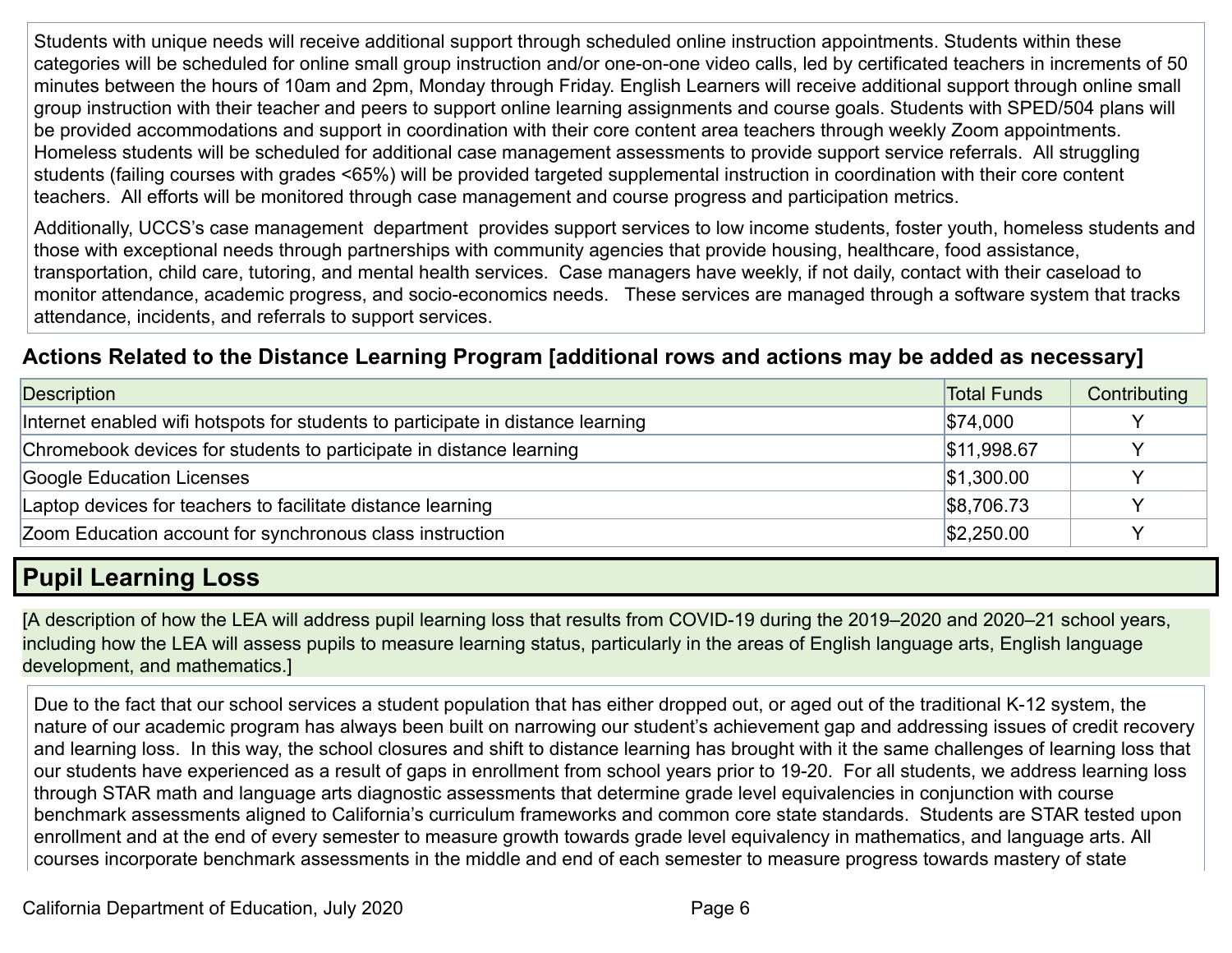standards. In addition to the STAR and benchmark assessments, students designated as English learners take a diagnostic English Language Development test, in addition to the initial and summative ELPAC test. Together these assessments are used to identify students for intervention courses in mathematics, language arts, and English language development. These courses are designed to address learning loss and scaffold instruction to support grade level mastery and state standards, and increase English language proficiency. .

## **Pupil Learning Loss Strategies**

[A description of the actions and strategies the LEA will use to address learning loss and accelerate learning progress for pupils, as needed, including how these strategies differ for pupils who are English learners; low-income; foster youth; pupils with exceptional needs; and pupils experiencing homelessness.]

English learners (EL) receive designated instruction in English language through reading, writing, listening and speaking intervention coursework which follow language based instructional strategies such as SDAIE. EL students are diagnosed for language proficiency upon enrollment, throughout each semester via benchmark assessments, and at the end of every semester to measure progress. This data is used to target pupils for reading intervention and supplemental support course work in their credit recovery courses.

UCCS has a designated department for case management that provides support services to low income students, foster youth, homeless students and those with exceptional needs through partnerships with community agencies that provide housing, healthcare, food assistance, transportation, child care, tutoring, and mental health services. Case managers work with students to identify needs and develop individual development plans to ensure success in both the academic and vocational training aspects of the program. At minimum, case managers have weekly, if not daily contact with their caseload to monitor attendance, academic progress, and socio-economics need. These services are managed through a software system that tracks attendance, incidents, and referrals to support services. STAR diagnostics, course benchmark, and course grades are used to target students for intervention courses in language arts and mathematics.

100% of our students fall into one or more of these categories. Together the combination of diagnostic and benchmark assessments, course grades, and case management support services are used to identify and address issues of learning loss.

## **Effectiveness of Implemented Pupil Learning Loss Strategies**

#### [A description of how the effectiveness of the services or supports provided to address learning loss will be measured.]

The methods to which UCCS will measure the effectiveness of services to address learning loss will include diagnostic, benchmark and summative assessments aligned to California curriculum frameworks, state standards and grade level equivalency expectations. Grade equivalent growth expectations include 1 grade equivalency increase in mathematics and language arts per semester as measured by STAR assessments. Benchmark and summative assessments will measure mastery of California state standards through course grades which include benchmark mastery of at least 70%, and satisfactory completion of all coursework. UCCS utilizes a system of curriculum maps aligned to state standards with embedded benchmarks to measure student achievement, followed by unit reflections in which teachers review student achievement, course progress, and progress and alignment towards standards which is used to adjust instruction throughout the semester. Unit reflections are facilitated by our Curriculum Coordinator in partnership with all teachers.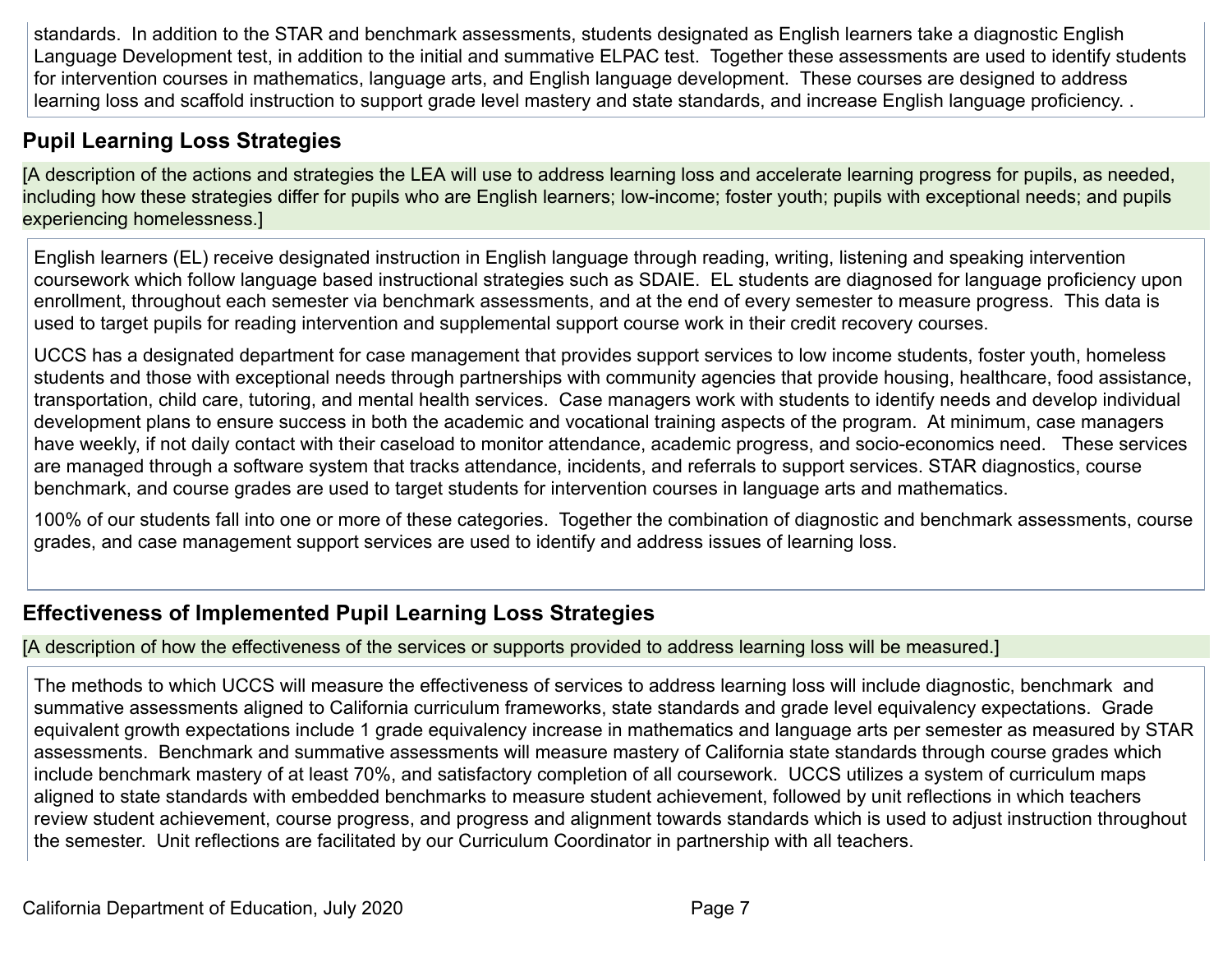### **Actions to Address Pupil Learning Loss [additional rows and actions may be added as necessary]**

| Description                                                                                                         | <b>Total Funds</b>                 | Contributing |
|---------------------------------------------------------------------------------------------------------------------|------------------------------------|--------------|
| Designated daily instruction schedule for supplemental support classes for subgroups experiencing learning<br>lloss | $\left  \mathbf{\$}\ 0.00 \right $ |              |
| Diagnostic, benchmark, and summative assessments schedule throughout Fall 2020 semester                             | <b>IS 0.001</b>                    |              |
| Case Management support services including socio-economic diagnostic and monitoring assessments                     | $\sqrt{50.001}$                    |              |

## **Mental Health and Social and Emotional Well-Being**

[A description of how the LEA will monitor and support mental health and social and emotional well-being of pupils and staff during the school year, including the professional development and resources that will be provided to pupils and staff to address trauma and other impacts of COVID-19 on the school community.]

UCCS has developed a plan for the 2020-2021 school year that establishes goals for supporting students through distance learning, a hybrid model, or a face-to-face model. Case Managers continue to provide support for all students and also focus on those who may need additional support and resources. This plan includes weekly, and as needed check-ins with students with the greatest level of need as well as students who have not connected with teachers via scheduled on-line classes. Resources include but are not limited to weekly check-ins with case managers, daily attendance monitoring to ensure students are fully participating in all required aspects of the program, on-going basic needs assessments to ensure students have the necessary resources available to receive needed and requested services (Food, health care/mental health/transportation/housing/clothing/legal-aid/child care/etc.)

Case Managers also have the opportunity to provide additional guidance and support to all students via the Career Development class that has been revamped to emphasize more of the social/emotional and personal development domains. During recent school closures, UCCS has been working with a Licensed Clinical Therapist to develop in depth lessons for students to incorporate these social emotional domains within each academic subject.

Frequent communication between teachers, vocational coordinators, administrators, and the adult student continues to be a crucial component in the success of the student since working as a team is even more important when providing distance learning. Students have access to their case managers, teachers, coordinators and the school psychologist via virtual conferencing, email and/or telephone. Contact information is given to each student during orientation and as needed throughout the year.

Although social emotional Learning is embedded in each of our curricular areas, UCCS acknowledges that students may need additional mental health support during this time. Our partnerships with various community organizations such as; South Bay Community Services, Community Health Centers, North County Health and Human Services, ACCESS and various other organizations within the Community Information Exchange System continue throughout this school year.

UCCS acknowledges that staff may also be in need of social and emotional support during these unprecedented times. As such, UCCS stresses the importance of self-care and often sends out reminders to ensure that they are taking all the necessary precautions to stay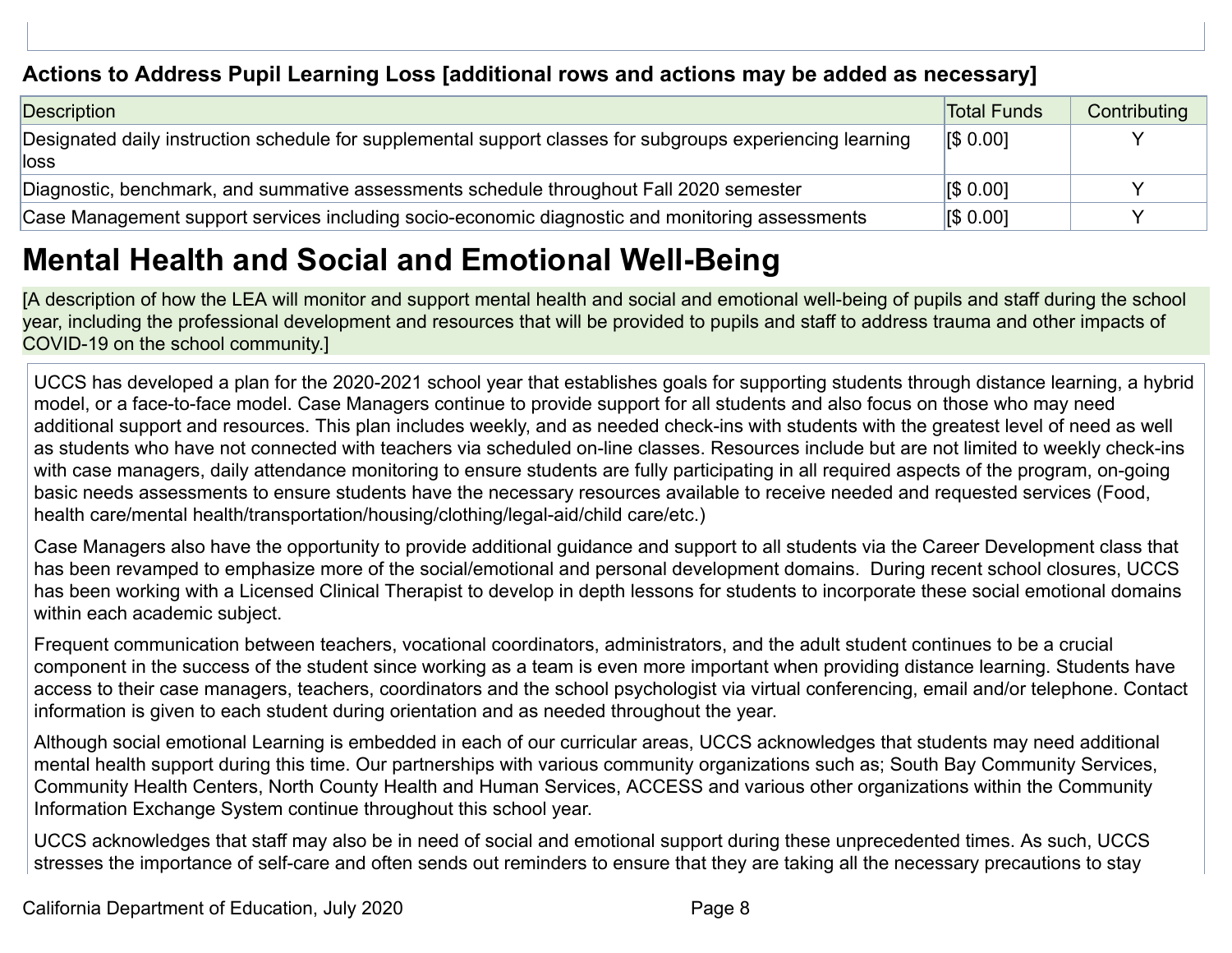healthy and safe. In addition, staff continue to receive training in mental health awareness, trauma informed care, how to promote healthy and thriving learning environments as well as how to deal with difficult situations through conflict resolution tactics.

## **Pupil and Family Engagement and Outreach**

[A description of pupil engagement and outreach, including the procedures for tiered reengagement strategies for pupils who are absent from distance learning and how the LEA will provide outreach to pupils and their parents or guardians, including in languages other than English, when pupils are not meeting compulsory education requirements, or if the LEA determines the pupil is not engaging in instruction and is at risk of learning loss.]

Procedures for tiered engagement for students who are absent from onsite or distance learning begin with case managers monitoring their assigned students attendance on a daily basis. Students who are absent from school are contacted the day of absence to identify the cause of the absence and provide support services where necessary. Participation and course progress reports are shared between teachers, case managers, and school administrators on a weekly basis to monitor student progress in onsite, synchronous and asynchronous courses. Students falling below 70% in courses are targeted for small group supplemental instruction via synchronous video conferencing, or in person classroom instruction when state and local health orders allow. UCCS follows a multi tiered system of support and progressive intervention policy for attendance, behavior, and academics that includes risk level designations based on the impact of specific behaviors on a student's academic and social emotional success. Incidents such as unexcused absences, excessive absences, policy infractions, or poor academic performance are assigned points which accumulate and trigger varying degrees of intervention such as coaching in positive behavior expectations, academic intervention courses, and/or performance improvement plans that are administered by teachers/case managers, and monitored by school administration. UCCS utilizes a system of coaching logs to monitor and track these intervention strategies. When students fail to meet compulsory education requirements a conference is scheduled between the student and school administrator to develop a performance improvement plan. This process includes reviewing the students academic progress, attendance record and individual development plan in order to develop measurable goals with benchmarks within a time table to ensure the student can meet their academic and socio-economic goals. Since UCCS students are all adult learners over the age of 18, parents are not involved in this process unless the student requests it.

## **School Nutrition**

[A description of how the LEA will provide nutritionally adequate meals for all pupils, including those students who are eligible for free or reduced-price meals, when pupils are participating in both in-person instruction and distance learning, as applicable.]

Urban Corps Charter School participates in the National School Lunch Program under Provision 2, which means that all students are eligible to receive free meals. On March 16, 2020, UCCS was granted a waiver to distribute Grab and Go meals to students under the Seamless Summer Option Program. This waiver allows UCCS to provide school meals in a non-congregate setting to any student K-12. UCCS has been serving Grab and Go Meals under this waiver since March 16, 2020 and will continue to do so until December 31, 2020 when the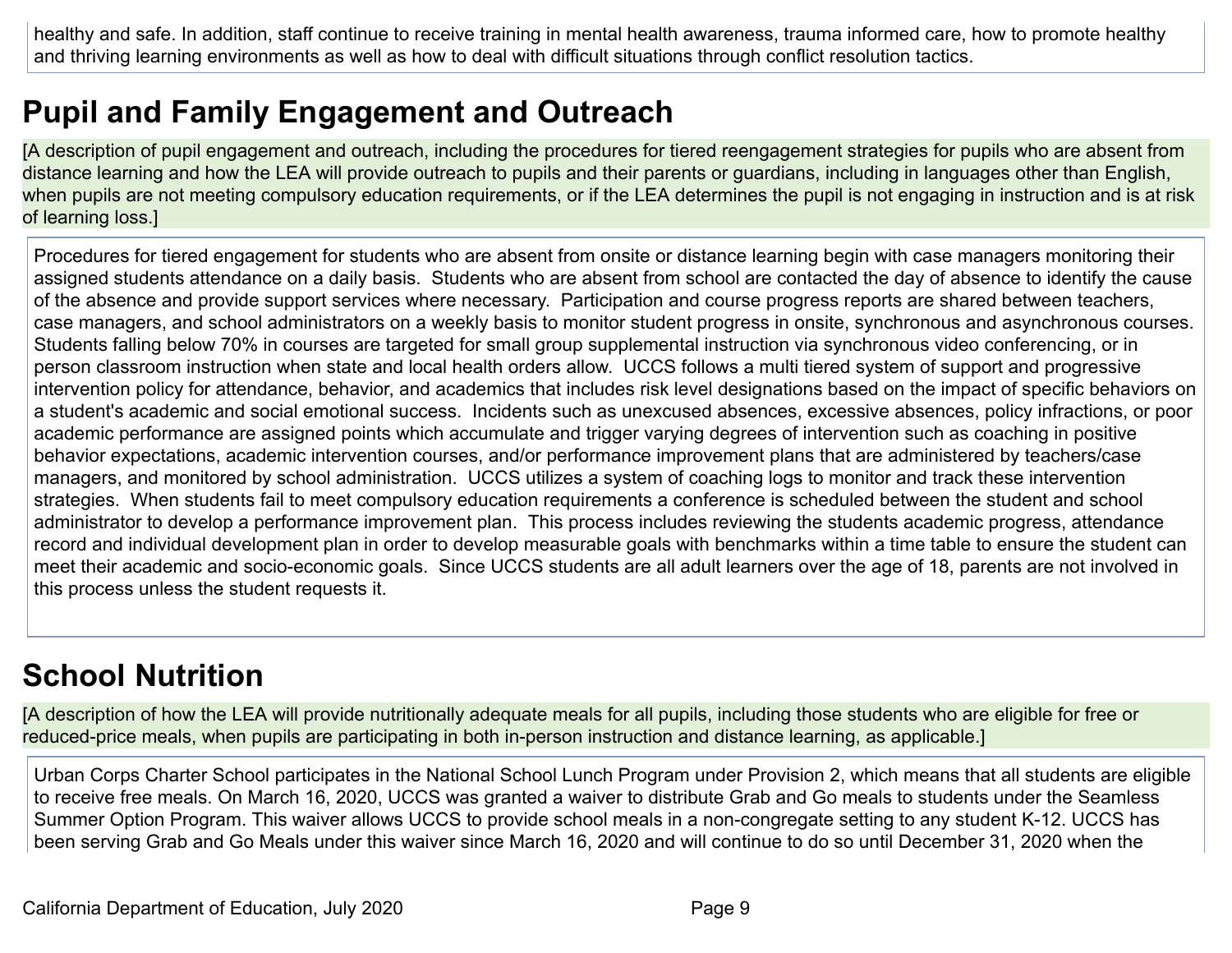waiver is set to expire. UCCS will continue to operate the meals program under the National School Lunch Program as of January 1, 2021 through the end of the school year regardless of whether or not the waiver extends past 12/31/2020.

In collaboration with Volunteers of America (VOA), a food vendor contracted by UCCS and approved by the California Department of Education (CDE) UCCS provides daily nutritious individually prepackaged sacks that include breakfast, lunch and snacks. Meals are prepared and delivered daily to UCCS campuses (Urban Corps and CCC National City). All meals are cold and kept temperature safe when delivered and during distribution.

MEAL DISTRIBUTION SERVICE SCHEDULE:

- 1. Urban Corps campus: Monday-Friday 6:30am-8:00am
- 2. California Conservation Corps, National City campus: Monday through Thursday 3:30pm-5:00pm

UCCS staff are required to follow current county health and safety guidelines to include self-monitoring their health status daily before coming to work. Using our central kitchen to distribute meals has made it possible to adhere to social distancing requirements. Safety protocols at meal distribution sites include: staff wearing face coverings, remaining six feet apart, and wearing gloves. Having meals pre-packaged allows for staff members to distribute meals using a walk-through method. The Meals Manager stands inside the enclosed kitchen and distributes Individual food packages by placing them on a tray and sliding them under the plexiglass window opening. To encourage social distancing, UCCS has placed markings on the floor outside the kitchen window with 6 feet between each marking. Those in line to receive a meal will be required to stand at each marking until they approach the distribution window to receive their meals. This distribution process will be the same for both the online learning and hybrid model.

## **Additional Actions to Implement the Learning Continuity Plan [additional rows and actions may be added as necessary]**

| Section                                          | Description                                                                                                                                                                                                                                                                                                                                                                                        | Total Funds | Contributing |
|--------------------------------------------------|----------------------------------------------------------------------------------------------------------------------------------------------------------------------------------------------------------------------------------------------------------------------------------------------------------------------------------------------------------------------------------------------------|-------------|--------------|
| Mental Health and Social Emotional Well<br>Being | Weekly check-ins with case managers, daily attendance monitoring<br>to ensure students are fully participating in all required aspects of<br>the program, on-going basic needs assessments to ensure<br>students have the necessary resources available to receive needed<br>and requested services (Food, health care/mental<br>health/transportation/housing/clothing/legal-aid/child care/etc.) | [\$ 0.00]   |              |
| School Nutrition                                 | Safety, sanitation and hygiene protocols and support materials                                                                                                                                                                                                                                                                                                                                     | \$10,000    |              |